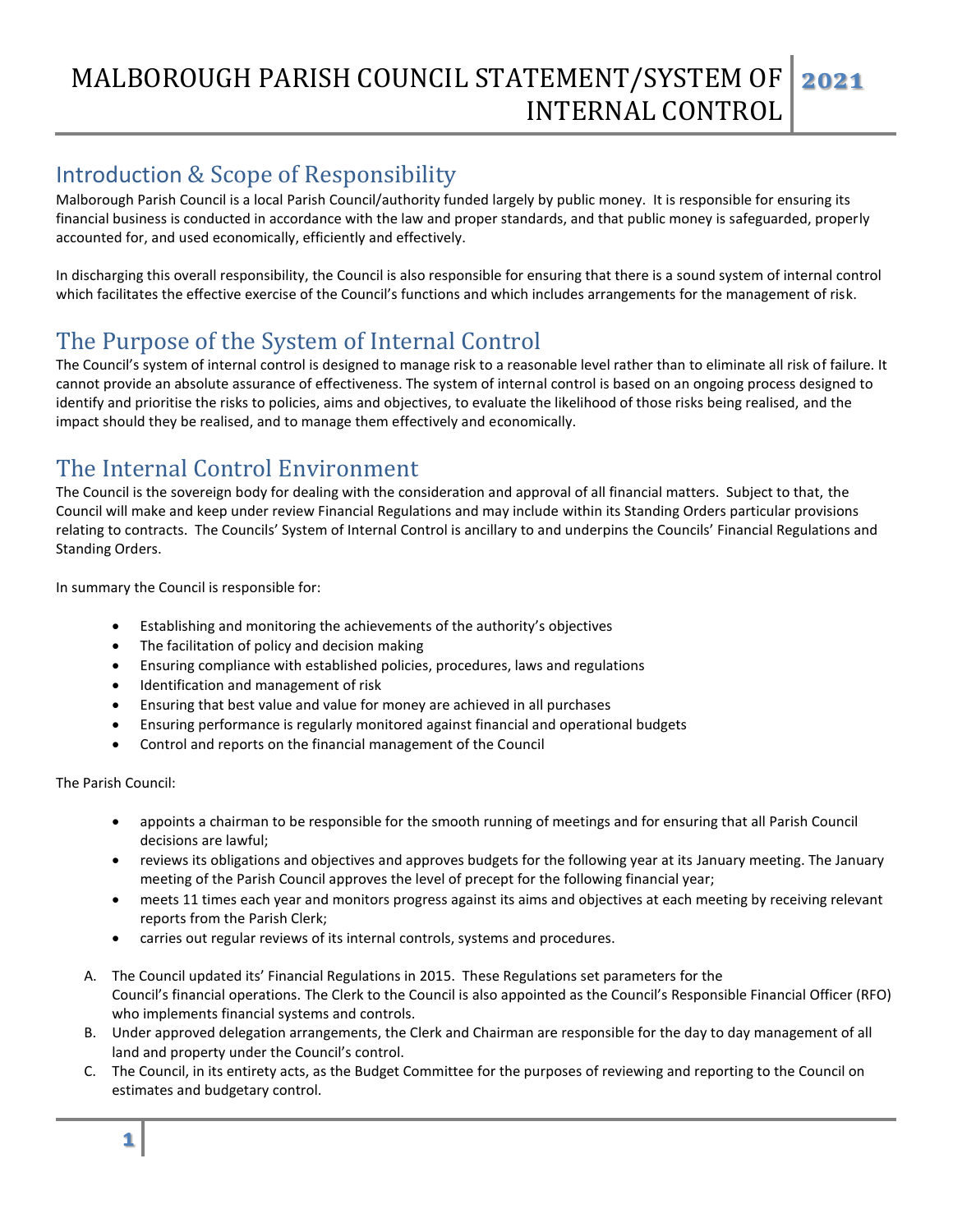### MALBOROUGH PARISH COUNCIL STATEMENT/SYSTEM OF INTERNAL CONTROL **2021**

- D. Similarly, all **9** Councilors are asked to keep under review and report on the Council's system of internal controls. Council's internal monitoring is undertaken through monthly reports to Council.
- E. The Council is required to appoint an independent Internal Auditor. This internal audit service is provided by **Alison Marshall** (on an annual rolling contract). The Internal Auditor will provide a certificate to be submitted with the Statement of Accounts and Annual Return as part of the annual external Audit of Accounts. An additional work program (if any) for the Internal Auditor will be agreed by the Council annually. Any issues raised by the Internal Auditor are reported in writing to the Council and agreed actions are monitored to ensure that they have been carried out and actioned within agreed timescales.
- F. Additionally, the Council seeks and receives appropriate property, legal, insurance, and health & safety advice as appropriate to manage risk.
- G. **Supplementary Financial and Accounting Procedures** to be read alongside the Councils' Standing Orders and Financial regulations:
	- a. The following **Principles** shall be observed in connection with accounting duties:
		- i. The duty of providing information, calculating, checking and recording sums due to, or from, the Council should be separated as completely as possible from the duty of collecting or dispersing them.
		- ii. Officers charged with the duty of examining and checking the accounts of cash transactions should not be engaged in any of those transactions.
	- b. **Petty Cash:** Malborough Parish Council does not operate a petty cash system. Any reimbursement of day-to-day expenses is subject to the normal approval of accounts decisions at the monthly Council meetings.
	- c. **Cheque Signatories & E-payments:** Financial Regulations require that any **three** approved signatures are required on cheques issued on the Parish Council's accounts. Members will be asked to provide specimen signatures on a formal list to be held as a Parish Council record and also if required by the Parish Council's bankers.
	- **d. The Financial regulations provide the detail of the procedures to be followed for online payments.**
	- e. **Invoicing:** Invoicing for Parish Council services only occurs on an ad hoc basis. Invoices will be raised by the Clerk after any minuted decision of the Council. All invoices shall bear reference to payment terms of 30 days.
	- f. **Cash and Cheque Handling/Security:** The Clerk will receive payments either in person or through the post as cash or cheque. Upon the receipt of cash in person, a receipt will be issued. All cash and cheques shall be kept safely in a locked container and shall be banked periodically (at least once a month).
	- g. **Salaries and other Staff Payments:** Salaries and other staff payments shall be made by no later than the last day of each month. Payments shall be paid on the basis of information agreed and reviewed from time to time by the Parish Council and notified to the Contractor by the Clerk. This information will confirm the actual amounts of the salaries and wages to be paid rather than left to interpretation or related to percentage increases. PAYE is outsourced to South Hams District Council, the Parish Council will inspect the returns periodically. Any end of year returns will be approved by a Member of the Parish Council, normally the Chairman or Vice-Chairman, prior to its being filed online.
	- h. **Budgetary Control**:
		- i. The RFO will provide a statement of accounts (Receipts & Payments) to date for circulation at each Parish Council meeting. Further updated statements may, from time to time, be requested for consideration at any meeting which monitors budgetary control and prepares estimates.
		- ii. The RFO will also produce monthly reconciliation statements of the Parish Council's accounts taken from the information contained in the cash book, supplemented by actual extracts from the cash book together with copies of the relevant bank statements. This information will be part of the monthly approval of the accounts regime at PC meetings.
		- iii. The Budget Committee as constituted by the Parish Council (currently full Council) will meet in December and/or January for the purposes of budgetary control review and the preparation of estimates for presentation to the January Parish Council meeting. At that meeting, the Parish Council will approve such estimates, and determine its budget requirement and consequent precept for the next financial year.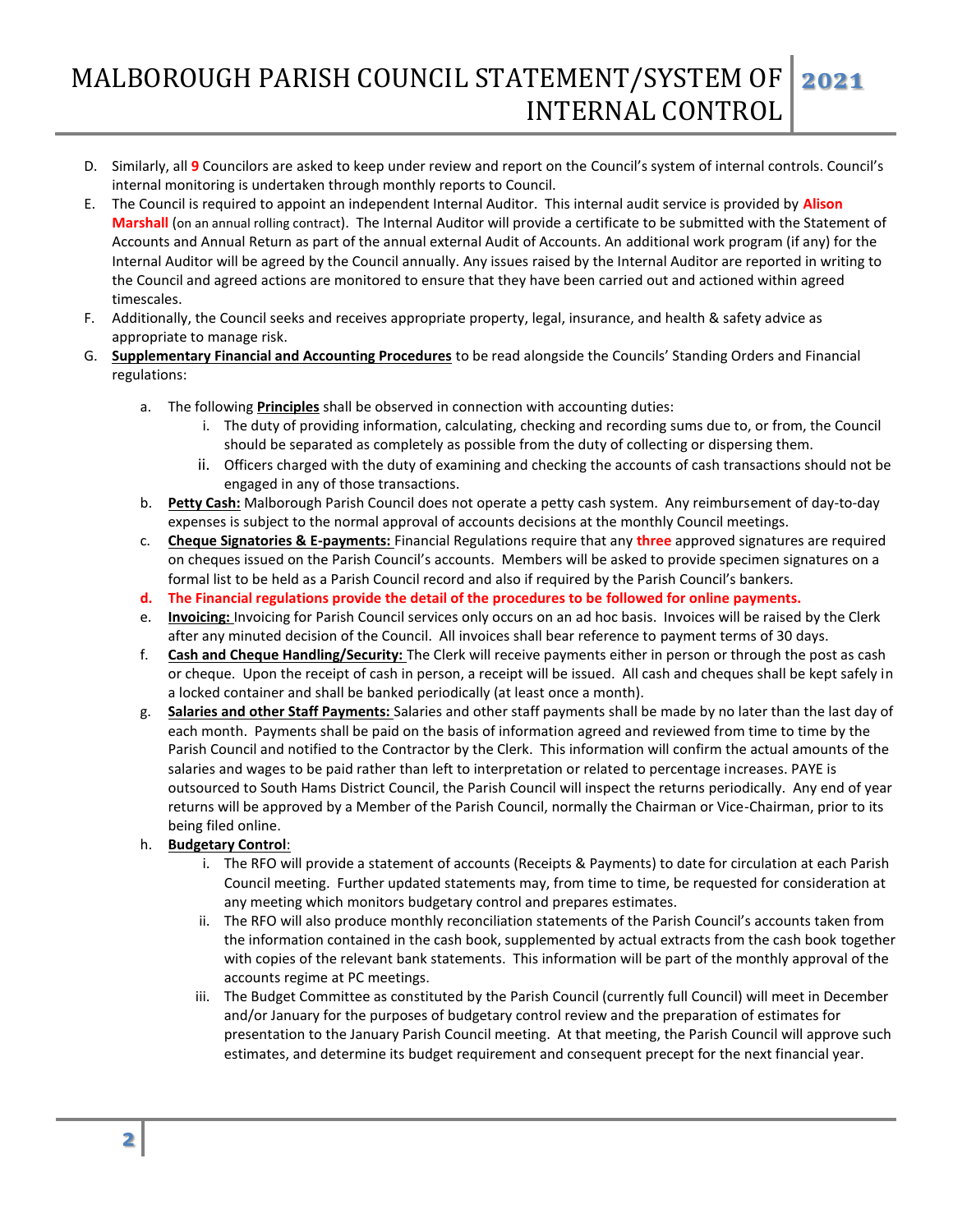iv. At or around the end of a financial year, it must be made clear to the Parish Council in which financial year an account payable falls. Please note however that Council currently operates a **Receipts & Payments** regime (and not I&E).

#### i. **Procurement:**

- i. Financial Regulations provide a framework and set procedures for dealing with contracts of certain values. Working beneath that framework, provision needs to be made for the day-to-day operational work of the Parish Council to be administered, and to that end the Clerk is entitled to make small purchases. The Clerk is authorised to issue orders for essential office supplies etc. to support the Parish Council's administration.
- ii. Financial Regulations require that for contracts of a value exceeding £10,000, tenders from at least three firms must be invited. For expenditures of £10,000 or less, and unless the Council directs otherwise, three quotations are required. Subject to those considerations, the Parish Council agrees that for any work, goods or services up to a value of £1,000, the Clerk in consultation with the Chairman of the Council or Chairman of a Committee with delegated powers, shall have executive power. Even though competitive tendering would not be required, the obtaining of alternative quotations may remain desirable. In some cases however, alternative prices or estimates may be pursued and compared before an official order is placed.
- iii. The Clerk may incur expenditure on behalf of the Council which is necessary for the purposes of any repair, replacement or other work of an **urgent** nature, whether or not budgetary provision exists for such expenditure, up to a limit of £500. The Clerk shall report the action to the Council at the next available meeting.
- j. **Asset Management:** The Council's most recent Asset Register and any associated current Management Plans are available on the website.
- k. **Risk Management:** The Council's base Risk Assessment of its land, property, and activities, together with any current associated Management Plans are available on the website.

## Review of Effectiveness

The Council is responsible for conducting, at least annually, a review of the effectiveness of the system of internal control and the internal audit process. Any concerns about the effectiveness of, or weaknesses in, the system of internal control are investigated and action taken as appropriate as Malborough Parish Council strives for the continuous improvement of the system it has adopted for internal control.

The review of the effectiveness of the system of internal control is monitored by:

- The Parish Clerk is the Council's Responsible Finance Officer who acts as the Council's legal advisor and administrator. The Clerk is responsible for administering the Council's finances, for advising on compliance with laws and regulations which the Council is subject to. The Clerk also provides advice to help the Council ensure that its procedures, control systems and policies are adhered to and is responsible for the development and maintenance of the internal control environment and managing risks.
- The full Council which meets at least 4 times each year. It monitors progress by receiving relevant reports from the Responsible Finance Officer.
- The work of the Internal Auditor. The Internal Auditor, an independent person specialising in local council matters, reports to the Council on the adequacy of its records, procedures, systems, internal control and risk management.
- The External Auditors in their annual report. They make the final check using the Annual Return, a form completed and signed by the Responsible Financial Officer, the Chairman and the Internal Auditor. The External Auditors issue an annual audit certificate.
- The number of significant issues that are raised during the year